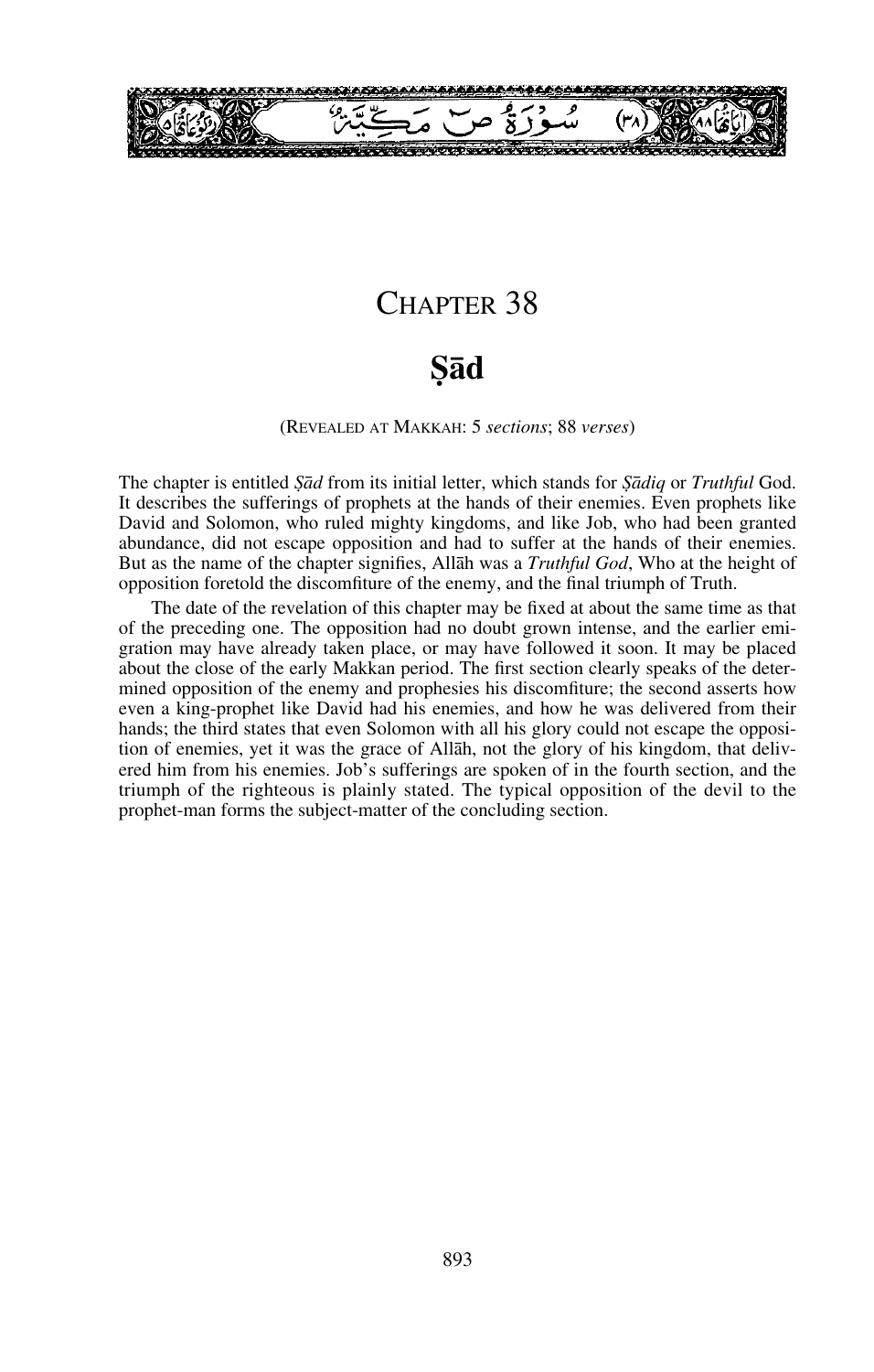## SECTION 1: **The Enemy's Discomfiture**

In the name of Allåh, the Beneficent, the Merciful.

**1** Truthful God!*<sup>a</sup>* By the Qur'ån, possessing eminence!*<sup>b</sup>*

**2** Nay, those who disbelieve are in self-exaltation and opposition.

**3** How many a generation We destroyed before them, then they cried when there was no longer time for escape!*<sup>a</sup>*

**4** And they wonder that a warner from among themselves has come to them, and the disbelievers say: This is an enchanter, a liar.

**5** Makes he the gods a single God? Surely this is a strange thing.

**6** And the chiefs among them say: Go and steadily adhere to your gods: surely this is a thing intended.*<sup>a</sup>*

**7** We never heard of this in the former faith: this is nothing but a forgery.

**8** Has the Reminder been revealed to him from among us? Nay, they are in doubt as to My Reminder. Nay, they have not yet tasted My chastisement.

بِسْـجِرِ اللهِ الزَّحْـٰمٰنِ الزَّحِـِيْمِِ0 صّ رَالْقُرْإِن ذِي الذِّكْرِ جُ بَلِ الَّذِيْنَ كَفَرُوْا فِي عِزَّةِ وَشِقَاقٍ 0 كَمْ آهْلَكْنَامِنْ قَبْلِهِمْ مِّنْ قَرْنِ فَنَادَدًا وَّلَاتَ حِيْنَ مَنَاصٍ ۞ بر به وسي سر و و دين و ده در<br>و عصولالان حاءه هرمنګنې و قنصر و قَالَ الْكَفّْدُوْنَ هٰذَا يُنْحِرُّ كَذَّابٌ ﴾ آجَعَلَ الْأَلِهَةَ الْمَادَ احِيدًا مِجْ إِنَّ هٰذَا لَشَّيْءٌ عُجَابٌ ٥ وَانْطَلَقَ الْمَلَاكِمِنْهُمْ آنِ امْشُوْا دَ اصْبِدُوۡۤاعَلَىٰ اٰلِمَتِیٰکُمۡمِ ۗاتَّ ہٰذَا لَتَنْهُيُّ بِأَرْادِيْجِ مَا سَهِعْنَا بِهَٰذَا فِى الْبِلَّةِ الْأَخِرَةِ \* اِنَ هٰذَآ اِللَّا اخْتِلَانَّ، ءَ أَنْزِلَ عَلَيْهِ الذَّكّْرُ مِنْ بِيَنِنَا لَهَلَّ هُمْرِ فِيُ شَكٍّ مِّنْ ذِكْرِيٌّ بَـلُ لَـَّمَّا لَ ذُوْقُوْا عَذَابٍ ﴾

1*a. ˝åd* stands for *˝ådiq*, meaning *Truthful God* (JB); or for *©adaq-Allåh*, i.e., Allåh speaks the truth.

<sup>1</sup>*b. Dhikr* means *eminence* here, as in 2:152 (LL). The calling to witness of the Qur'ån possessing eminence indicates that the truth of the Qur'ån will become manifest by the eminence to which it will raise those who follow it.

<sup>3</sup>*a.* That is, they did not heed the warning, but cried for help when punishment actually overtook them, and there was no escape from it.

<sup>6</sup>*a.* By *a thing intended* is meant that it is a thing which the Prophet intends to bring about but which he cannot, or that the appearance of the Prophet is one of the disasters decreed by fate.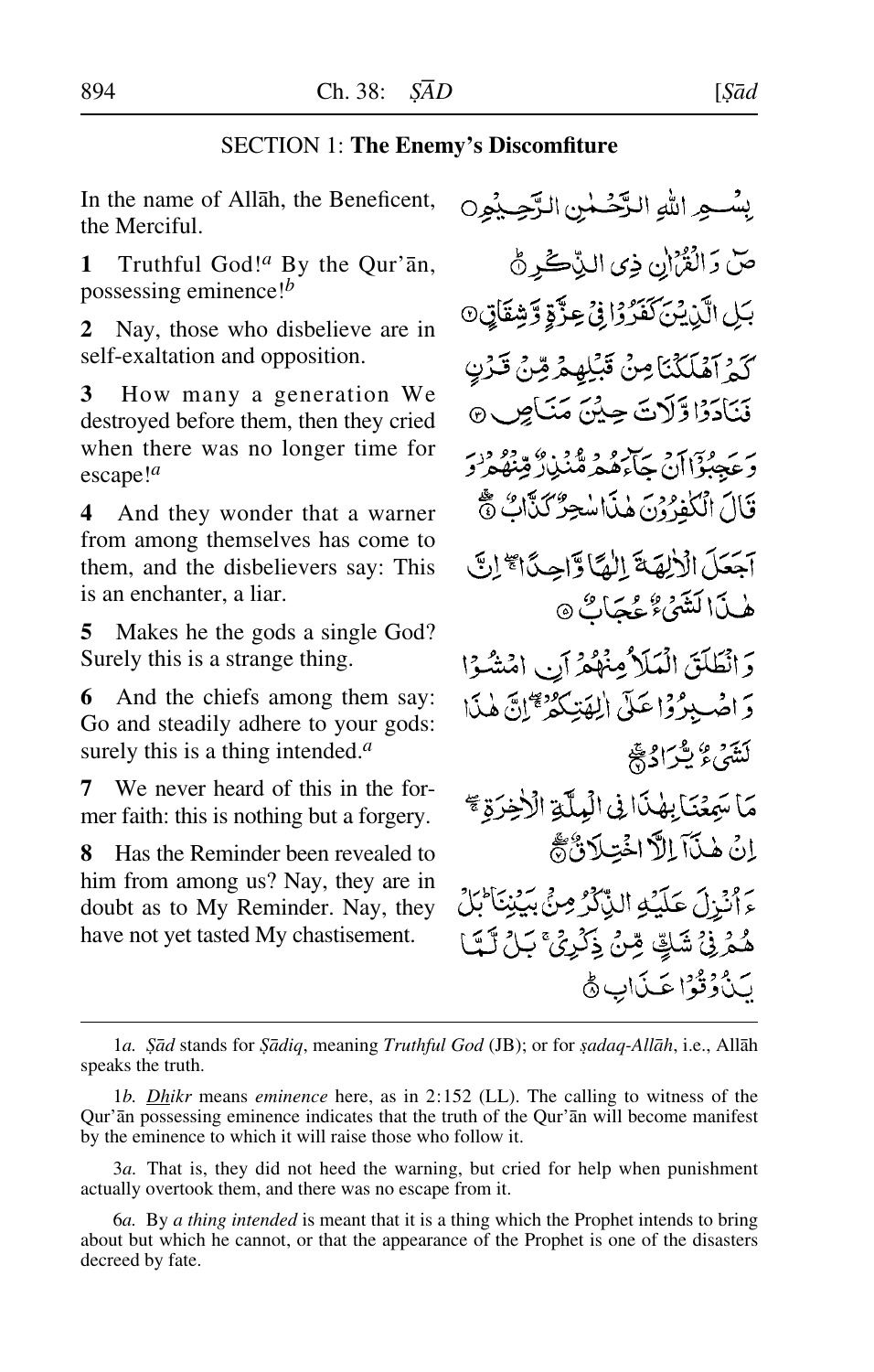**9** Or, have they the treasures of the mercy of thy Lord, the Mighty, the Great Giver?

**10** Or is the kingdom of the heavens and the earth and what is between them theirs? Then let them rise higher in means.*<sup>a</sup>*

**11** What an army of the allies is here put to flight!*<sup>a</sup>*

**12** The people of Noah, and 'Ad, and Pharaoh, the lord of hosts,*<sup>a</sup>* rejected (prophets) before them,

**13** And Thåm∂d and the people of Lot and the dwellers of the grove. These were the parties (opposing Truth).

**14** Not one of them but rejected the messengers, so just was My retribution.

#### SECTION 2: **David's Enemies**

حَمَّا بِنَظْرُ هَؤُلِّآءِ ال**َّاْصَنْحَةَ وَّاحِدَةً ﴾ [Let** and these wait but for one cry, wherein there is no delay.

12*a. Autåd* is the plural of *watad*, which means literally *a peg* firmly driven into the ground. But it is frequently used metaphorically. Thus *autad al-bilåd* signifies *the chiefs of the towns, provinces,* or *countries* (LA, LL). Bd interprets *dhu-l-autåd* as meaning *lord of many hosts*. And generally it is also taken as meaning *lord of a strong dominion.*

يز ويره و حراينُ رحمةٍ براياتَ<br>امرينگ هُمْ خَزَايِنُ رَحْمَةٍ بَرَايَّكَ

آمْرِ لَهُمْ مُّلُكُ السَّلَّوٰتِ وَالْأَرْضِ وَهَا بِيَّنِهُمَا تَسْكَيْرَتَقَرُّا فِي الْكَسَّيَابِ @

جُنْنٌ مَّا هُنَالِكَ مَهْيَ دُوْرٌ مِّنَ

َكَذَّبَتُ تَبَلَّهُمْ قَرْمُ نُوْجٍ وَّعَـَادٌ

دَيْنَهُوْدُ دَيْنَ فَرْطِ وَآمَنِكُ بِيَنَ يَقْ

اِنُ كُلُّ اِلَّا كَلَّ بَ الرُّسُلَ

وَّفِرْعَوْنُ ذُوالْأَوْتَادِةُ

أوليكَ الْأَخْزَابُ ٥

فَحَقَّ عِقَابٍ ۞

مَّالَهَا مِنْ فَوَاقٍ

الْعَزِيْزِ الْوَهَّابِ ﴾

الْأَخْزَابِ۞

<sup>10</sup>*a.* By *asbåb* (*means*) are meant the means to strengthen their own power or the means to bring about the vanquishment of Truth. Their *rising higher* or *ascending in means* stands for having recourse to all the means they can think of. As they were powerful in the land and masters of it, they should find the best means to retain their power, and prove the warning of the Prophet to be false. That they will not be able to do so, they are told in the next verse.

<sup>11</sup>*a.* This is a prophecy relating to the discomfiture and overthrow of the opponents of Islåm when they combine all possible forces against it. The Prophet is thus not only enjoined patience under his present sufferings, but he is further told that the opposition against him will assume yet more formidable proportions. He is comforted at the same time with the knowledge that the combined forces of opposition will be utterly routed and overthrown. This happened in the battle known as *the battle of the Ahzab*, or the battle of the Allies; see 33:22*a*.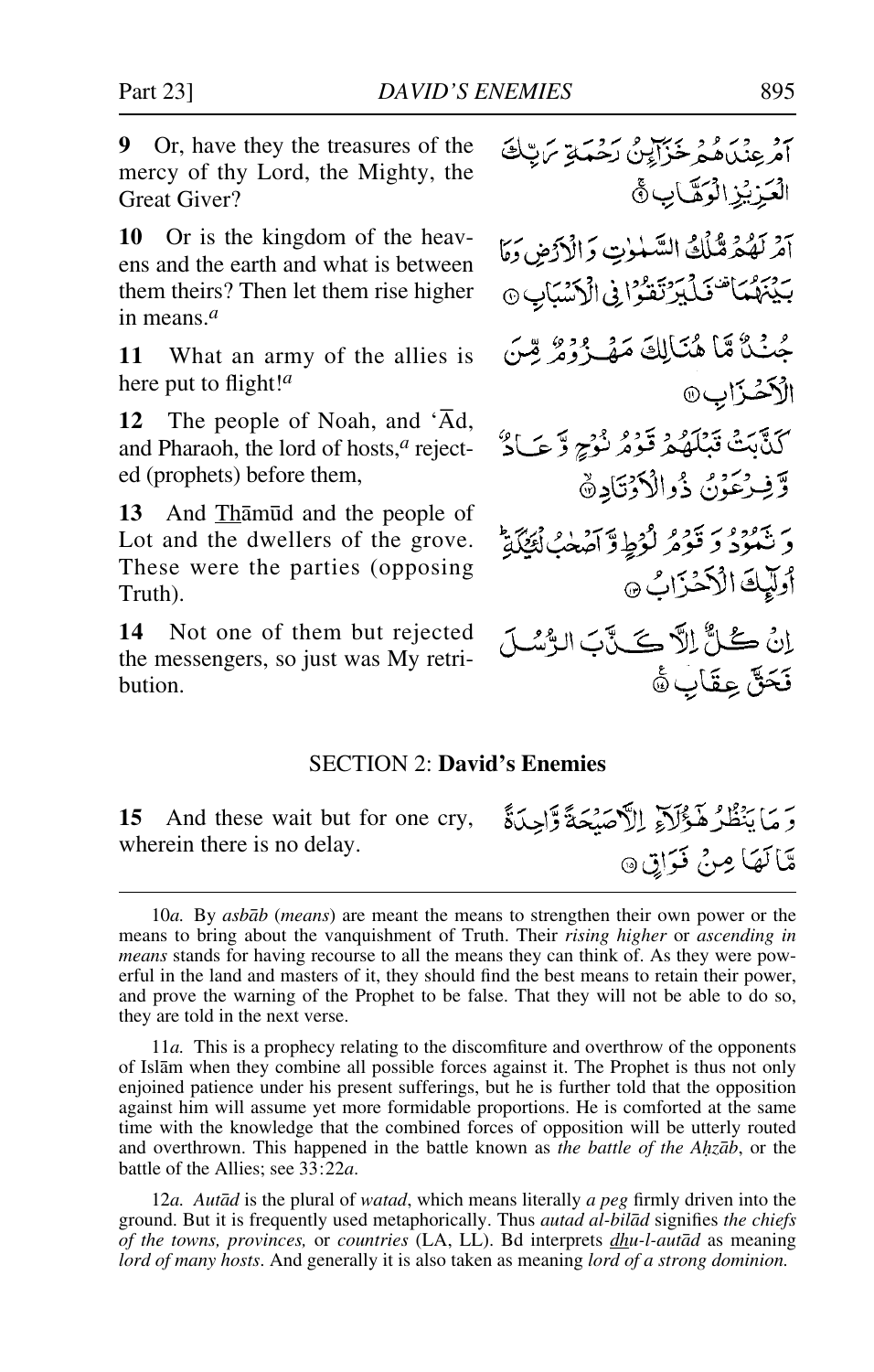**16** And they say: Our Lord, hasten on for us our portion before the day of Reckoning.*<sup>a</sup>*

**17** Bear patiently what they say, and remember Our servant David, the possessor of power. He ever turned (to Allåh).

**18** Truly We made the mountains subject to him, glorifying (Allåh) at nightfall and sunrise,*<sup>a</sup>*

**19** And the birds gathered together. All were obedient to him.

**20** And We strengthened his kingdom and We gave him wisdom and a clear judgment.

**21** And has the story of the adversaries come to thee? When they made an entry into the private chamber by climbing the wall —

**22** When they came upon David so he was afraid of them. They said: Fear not; two litigants, of whom one has wronged the other, so decide between us with justice, and act not unjustly, and guide us to the right way.

**23** This is my brother. He has ninety-nine ewes and I have a single ewe. Then he said, Make it over to me, and he has prevailed against me in dispute.

**24** He said: Surely he has wronged thee in demanding thy ewe (to add) to his own ewes. And surely many partners wrong one another save those who believe and do good, and very

اذْ دَخَلُوْا عَلَىٰ دَاؤُدَ فَفَزِعَ مِنْصٌمْ قَالَوْا لَا تَخَفَّ خَصْلِن بَغَى بَعْضُتَ عَلٰى بَعۡضٍ فَٱحۡكُمۡ بِّيۡنَٰنَالِٱلۡحَقّ دَ أَ\ تُشْغِطْ دَاهْدِينَآ إِلَى سَوَاءِ الصِّيَ انَّ هٰذَآ آَجَىٰ ۚ لَهُ تِسْعُ وَّ نِسْعُوْ بِهِ بِهِ حَجَّ دَّبِيّ نَعْجَمَةٌ وَّاجِبَاةٌ ۚ قَالَ آَكْفِلُنِيُهَا رَعَزَّنِيٌّ فِي الْخِطَابِ ۞ قَالَ لَقَدْ طَلَمَكَ بِسُؤَالٍ نَعْجَتِكَ إِلَى نِعَاجِهِ ۖ وَ إِنَّ كَثِيْرًامِّينَ الْعُلَطَآ لَّيَبْغِيْ بَعْضُهُمْ عَلَىٰ بَعْضٍ إِلَّا الَّذِيْنَ

<sup>16</sup>*a.* It is clearly a demand on the part of disbelievers for punishment in this life; they were again and again told that their doom was coming, and they wanted it to come immediately.

<sup>18</sup>*a.* For mountains glorifying God, and for the birds in the next verse, see 34:10*a*.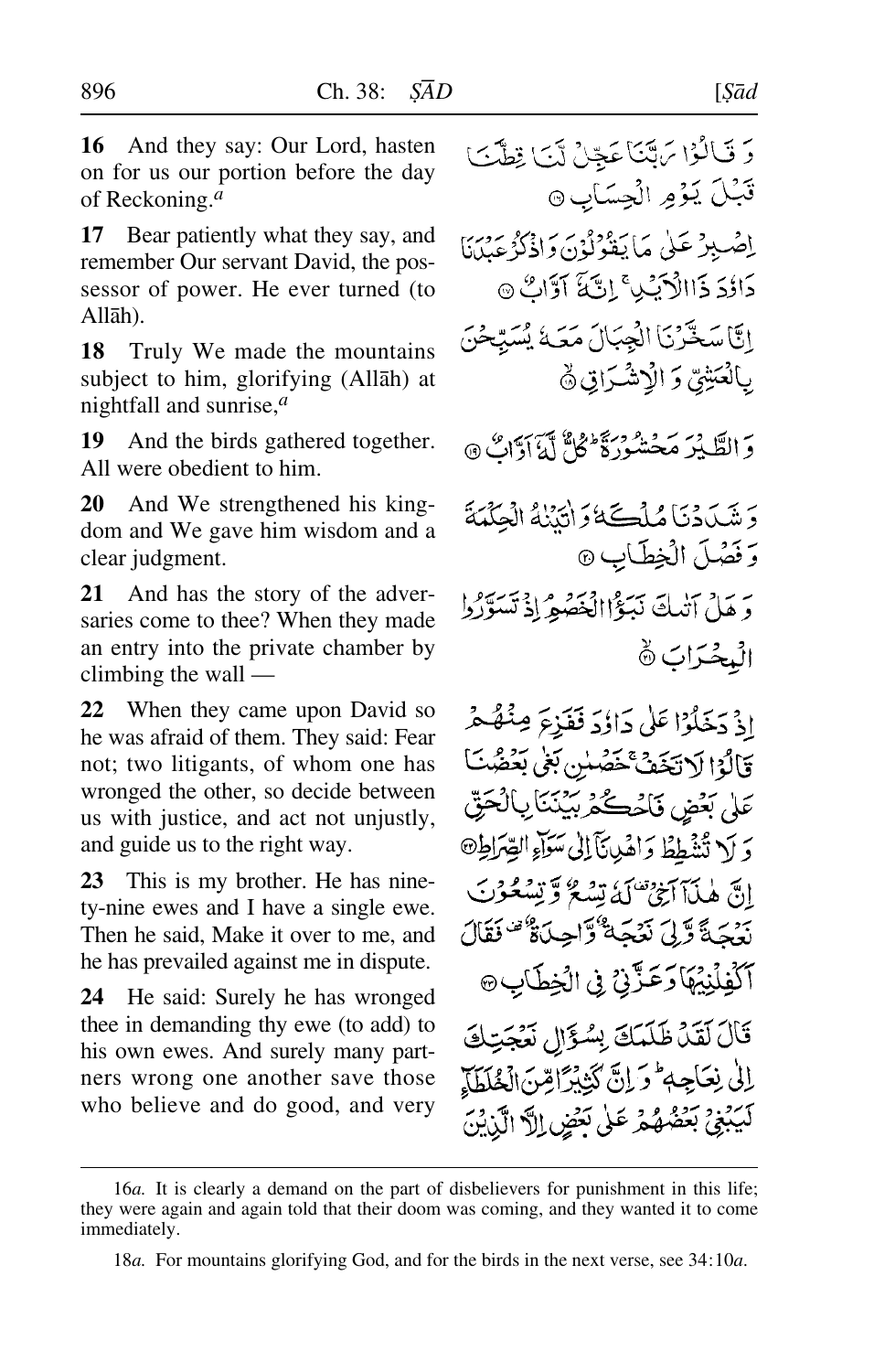few are they! And David knew that We had tried him, so he asked his Lord for protection, and he fell down bowing and turned (to God).*<sup>a</sup>*

**25** So We gave him this protection, and surely he had a nearness to Us and an excellent resort.

**26** O David, surely We have made thee a ruler in the land; so judge between men justly and follow not desire, lest it lead thee astray from the path of Allåh. Those who go astray from the path of Allåh, for them is surely a severe chastisement because they forgot the day of Reckoning.

#### SECTION 3: **Solomon and his Enemies**

**27** And We created not the heaven and the earth and what is between them in vain. That is the opinion of those

<sup>24</sup>*a.* The men who thus attacked David by *climbing over the wall* were his enemies, as the Qur'ån plainly states. They had thought of taking David unawares and putting him to death. But David, though terrified, was ready to meet them, and the two men, finding their plan thus frustrated, made an excuse for coming to him in such an unusual manner. The Qur'ån does not anywhere say that these were angels; the suggestion is, moreover, inconsistent with their description as *adversaries*, and with their *climbing over the wall*. The story of David committing adultery and two angels having come to him thus to remind him of the sin is a puerile falsehood, wherever it may be found. It has been repudiated by the best Muslim opinion. Rz says; "Most of the learned and those who have searched for the truth among them declare this charge false and condemn it as a lie and a mischievous story". And the Caliph 'Alß, when he heard the false story, said: "Whoever relates the story of David as the story-tellers relate it, I will give him 160 stripes, and this is the punishment of those who falsely charge the prophets<sup>7</sup> (Rz). The words *istaghfara* and *ghafar-nå* occurring in this and the next verse by no means indicate that David had committed a sin, for *istighfår* really signifies the *seeking of protection* from sin; see 2:286*a*. David sought Divine protection when he saw that his enemies had grown so bold against him; and by *ghafar-nå* in the next verse is meant the rectification of his affair, the reason given there making this significance clear: "Surely he had a nearness to Us and an excellent resort". It may be added that a party of the Israelites themselves was opposed to David and Solomon; and the revolt of the ten tribes against Rehoboam, Solomon's son, is a clear proof of this animosity. Hence many of the false charges against these two prophet-kings. The recitation of this verse is followed by actual prostration; see 7:206*a*. provides the recited on the fell by a state of this verse is followed the recit of the recit of the recit of the recit of the recit of the recit of the recit of the recit of the recit of the recit of the recit of the reci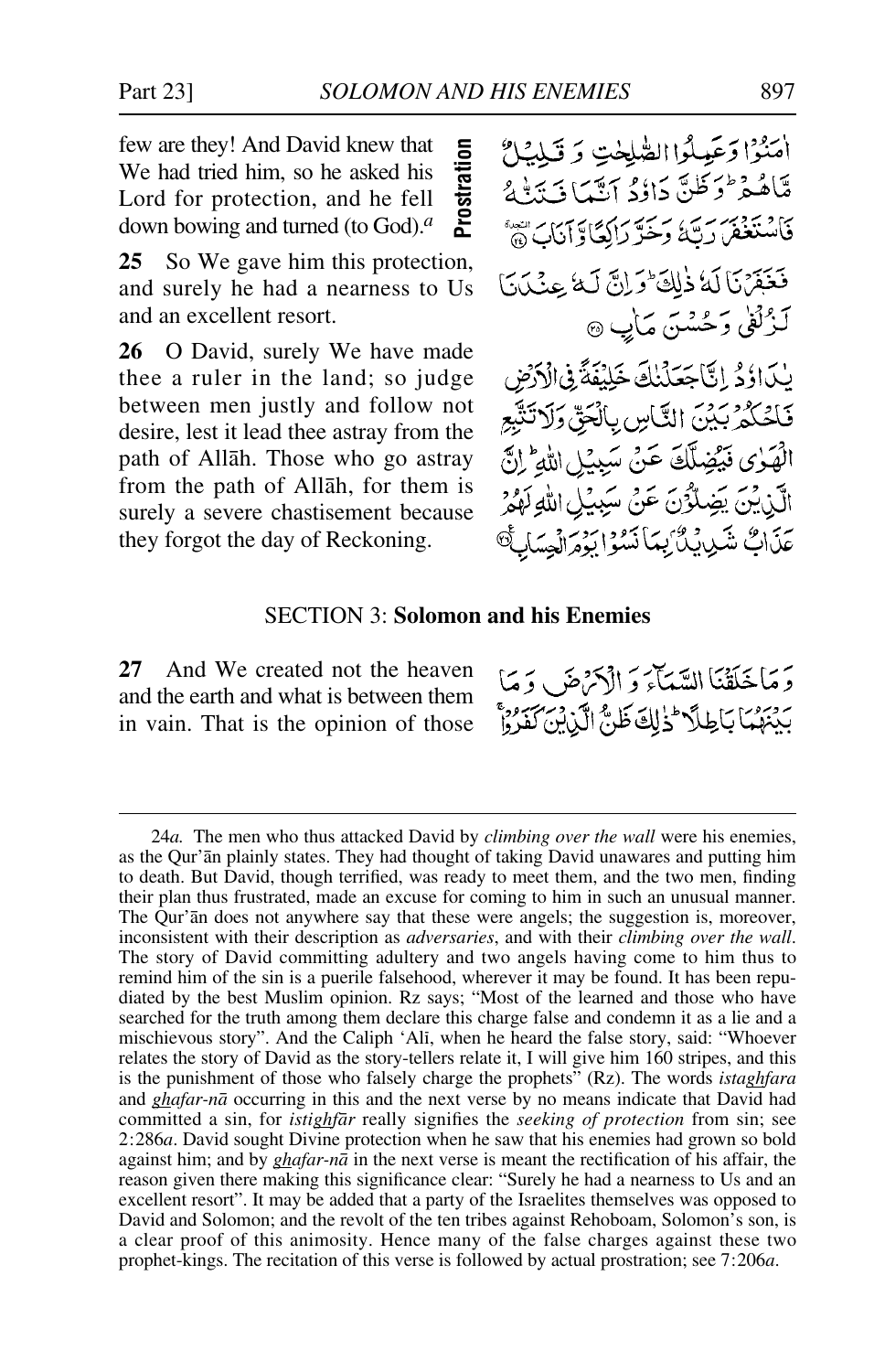who disbelieve.*<sup>a</sup>* So woe to those who disbelieve on account of the Fire!

**28** Shall We treat those who believe and do good like the mischief-makers in the earth? Or shall We make the dutiful like the wicked?

**29** (This is) a Book that We have revealed to thee abounding in good, that they may ponder over its verses, and that the men of understanding may mind.

**30** And We gave to David Solomon. Most excellent the servant! Surely he ever turned (to Allåh).

**31** When well-bred, swift (horses)*<sup>a</sup>* were brought to him at evening —

**32** So he said, I love the good things on account of the remembrance of my Lord — until they were hidden behind the veil.

**33** (He said): Bring them back to me. So he began to stroke (their) legs and necks.*<sup>a</sup>*

**34** And certainly We tried Solomon, and We put on his throne a (mere) body,*<sup>a</sup>* so he turned (to Allåh).

مَوِّيلٌ لِلَّذِينَ كَفَرُوا مِنَ النَّابِرِ ثَمَّ

آمرتجعَلُ الَّذِينَ امْنُوْا رَعِيلُواالصَّلِحْتِ كَالْمُفْسِدِينِينَ فِي الْأَرْضِ أَمْ نَجْعَه الْمُتَّقِينَ كَالْفُجَّائِ۞

كِتَبِّ آَنْزَلْنَهُ إِلَيْكَ مُلِرَاةٌ لِّكُمْ تَرْدُّ ايْتِهِ وَلِيَتَنَكَّرَ أُولُوا الْأَلْبَابِ @

ئر من المائز و من المطروع الموطن.<br>فروهبننا لبداؤد مسليكين يعبد العبيد الثَّلفَ آوَّاتٌ رُّمَّ اذُ عُرِضَ عَلَيْهِ بِالْعَشِيِّ الصَّفِنْتُ الْجِيَادُةُ فَقَالَ الِّيِّ آَحْبَبْتُ حُبَّ الْخَيْرِ عَنْ ذِكْرِ يَ فِيٌّ حَتَّىٰ تَوَايَرَتْ بِالْجِجَابِ هِ ۚ رُدُّدُهَا عَلَيَّ ٰ فَطَفِقَ مَسْعَنَا بِالسُّهْنِي

وَ الْأَعْيَنَاتِ© وَلَقَدْ فَتَنَّا سُلَيْهُنَّ وَٱلْقَيْنَا عَلَى ڴڒڛێۣ؋ۻؘٮٙڒا شُمَّ آنَابَ ۞

27*a.* The believer is guided by the principle of the accountability of human actions and of a significance underlying everything that exists in heaven or earth. The disbeliever, on the other hand, makes mischief, as he believes that he will not be any the worse for it, and thus ignores the law of cause and effect, which prevails in the universe.

31*a. ˝åfinåt* is plural of *©åfin*, which signifies *a horse standing upon three legs and the extremity of the hoof of the fourth leg* (LL); hence it means a horse that is still when standing, or a well-bred horse.

33*a. Masa√a shai'an* means *he wiped a thing with his hand,* or *passed his hand over it,* and horses are always stroked on their legs and necks after a race. This significance of the word here is accepted by I'Ab (IJ). The words *tawārat bi-l-hijāb*, which mean *they were hidden behind the veil*, refer to the horses, which had gone so far in the race that they were hidden from Solomon's eyes. The story that Solomon killed the horses has no basis.

34*a.* By the *mere body* that was put on his throne is meant either his son Rehoboam, who lost the allegience of all except a single tribe of Israel (1 Kings 12:17), or Jeroboam, who led the revolt against the house of David, and, on becoming king of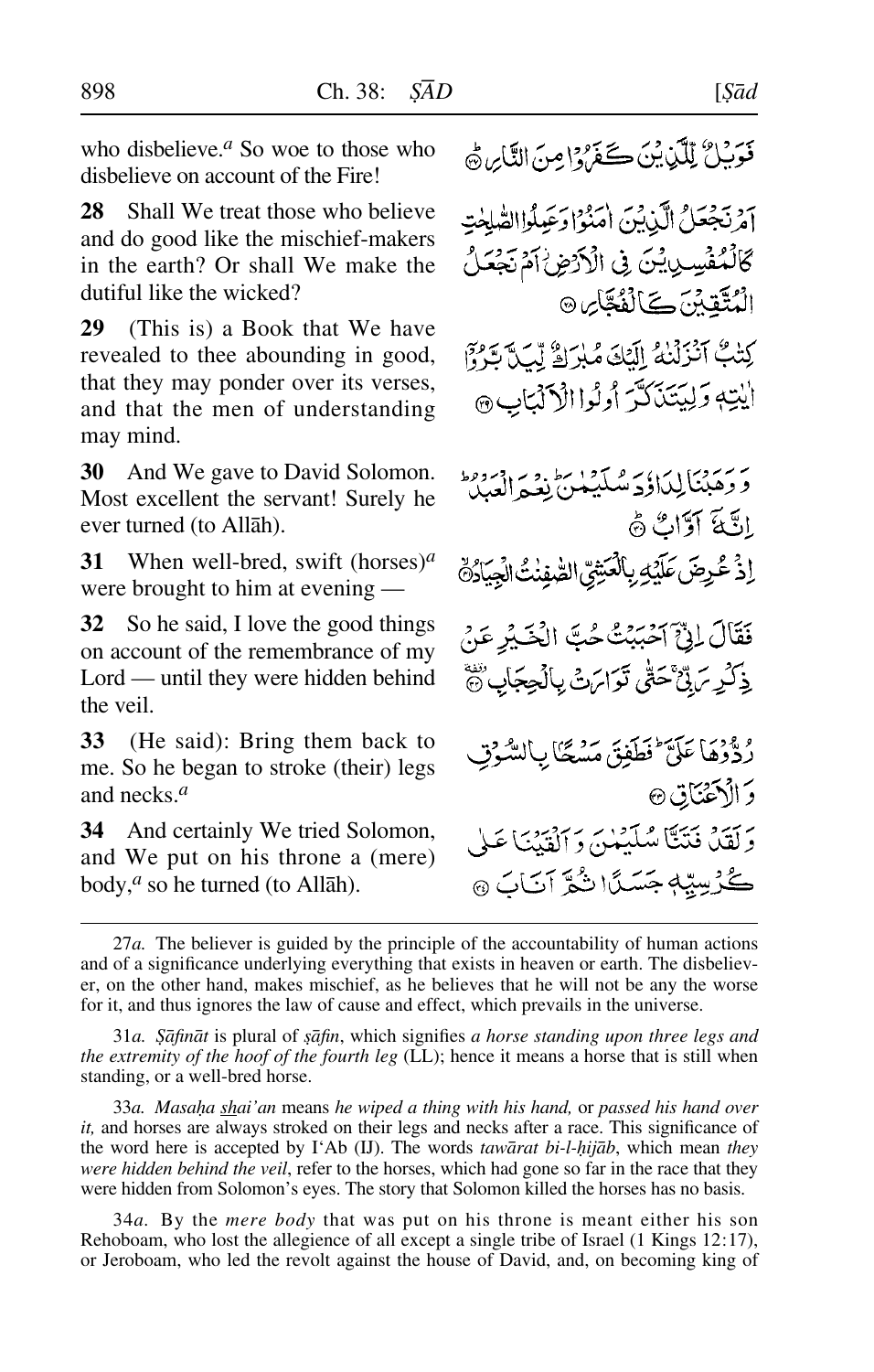**35** He said: My Lord, forgive me and grant me a kingdom which is not fit for anyone after me;*<sup>a</sup>* surely Thou art the Great Giver.

**36** So We made the wind subservient to him, running gently by His command wherever he desired,

**37** And the devils, every builder and diver,

**38** And others fettered in chains.*<sup>a</sup>*

**39** This is Our free gift, so give freely or withhold, without reckoning.

**40** And surely he had a nearness to Us and an excellent resort.



### SECTION 4: **Job — Triumph of the Righteous**

**41** And remember Our servant Job. When he cried to his Lord: The devil has afflicted me with toil and torment.*<sup>a</sup>*

دَ اذْكَرْعَيْدَيْآَ ٱيّْدُبْ اذْنَادِي دَتَةً الِّيْ مَسَّنِىَ الشَّيْطُنُ بِمُّصُبٍ وَّعَذَانِكُ

38*a.* The description given here of the devils shows clearly that the designation applies to men of foreign tribes subjected to Solomon's rule, because it was the latter who were forced into labour by Solomon. The words *every builder and diver* make it clear that the *jinn* and *devils* who are related to have been subjected to Solomon were only human beings. This is further shown by the words *fettered in chains*; chains are needed to keep in control material beings, such as men. See also 34:12*c*.

41*a.* The story of Job is given here as well as in the 21st chapter, the reference being more brief there than here. All that the Qur'ån states about him is that he was a righteous person who suffered some kind of distress, remained patient under trials, and was ultimately delivered from affliction. All these circumstances of his life are disposed

ten tribes, set up image-worship in Dan and Beth-el, the two calves being supposed to be images of Jehovah (1 Kings 12:28), and also began the worship of molten images (1 Kings 14:9). Thus both Rehoboam and Jeroboam answer the description of a *body* (without real life) thrown on Solomon's throne. See also 34:14*a*.

<sup>35</sup>*a.* The previous verse speaks of the imbecile heir-apparent to Solomon's throne. Hence we find Solomon praying here for a spiritual kingdom, for that is the only kingdom which is not in danger of being spoiled by an heir. The glory of Solomon's temporal kingdom was not maintained after his death; nor has a king like Solomon appeared in Israel. By *anyone after me* is meant *anyone in Israel*, not the whole world.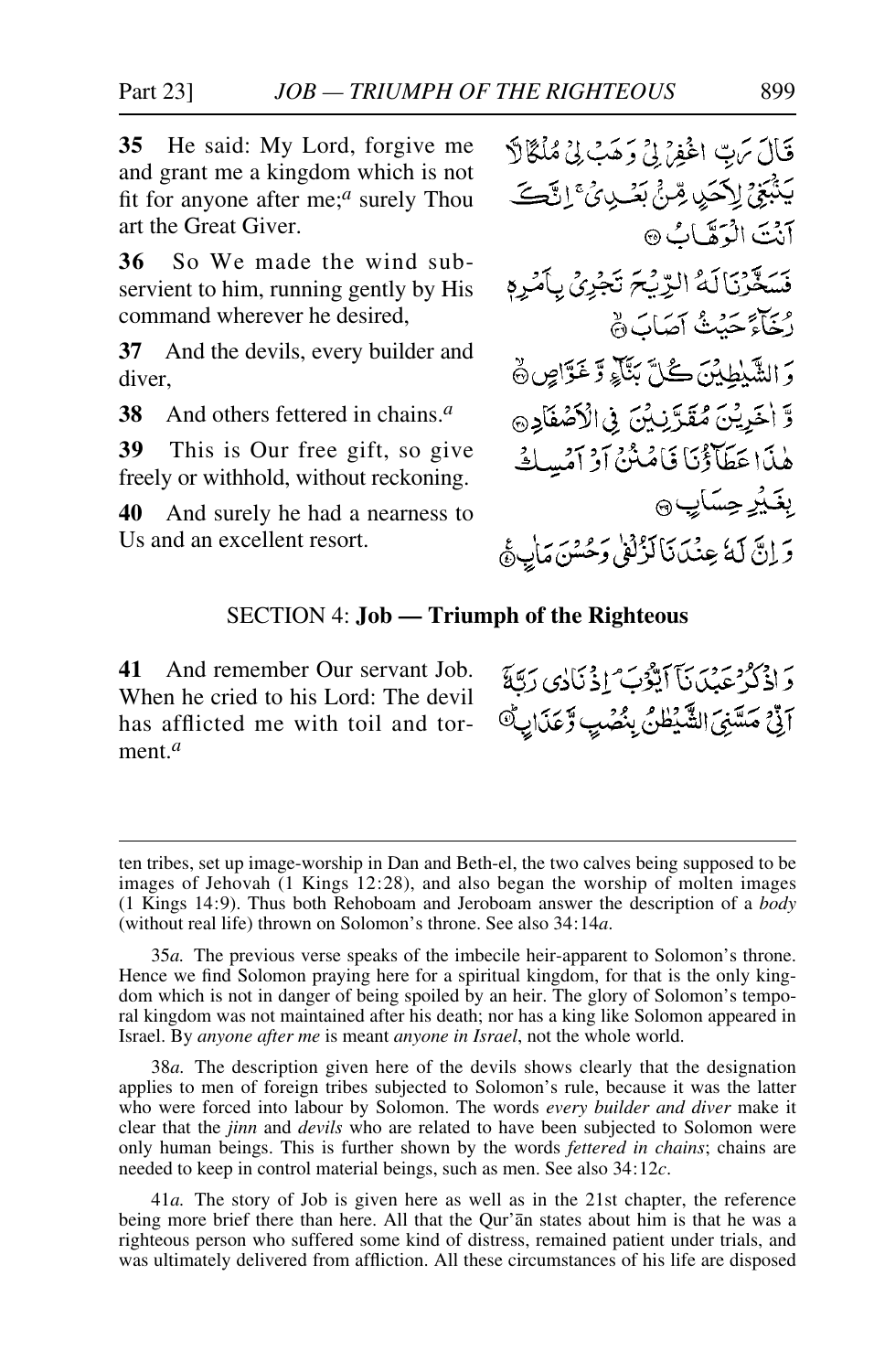**42** Urge with thy foot; here is a cool washing-place and a drink.*<sup>a</sup>*

**43** And We gave him his people and the like of them with them,*<sup>a</sup>* a mercy from Us, and a reminder for men of understanding.

**44** And take in thy hand few worldly goods and earn goodness therewith and incline not to falsehood.*<sup>a</sup>* Surely We found him patient; most excellent the servant! Surely he (ever) turned (to Us).

فرطق بيرخلك فسأبا مُغَنِّبَه بَابِرِ دُ وَتَشَيَرَاتُ ۞ دَ دِيمَنَا لَهُ أَهْلَةُ وَمِثْلَهُمْ مَّعْهُمْ رَحْمَةً مِّنَّا وَ ذِكْرٰى لِأُولِي الْأَلْبَابِ۞ رَحْنْ بِيَاكَ ضِغْتًا فَأَضْرِبُ بِّهِ دَ لَا تَحْنَنْنَيْ إِنَّا دَحَدُنْ فَي صَابِدًا لِمَ نغير اصروط يعجج أوَّاتٌ @

of in the space of a few lines. The dramatic poem of forty-two chapters known as the Book of Job finds no place in the Holy Qur'ån.

The toil and torment of which Job complains seem to relate to some journey of his in a desert, where he finds himself in an evil plight, on account of the fatigue of the journey and the thirst which afflicts him. There are many circumstances which point to this conclusion. The use of the word *nush*, signifying *toil* or *fatigue*, is one of them. Another is that, as a remedy for this, he is led to a place where he finds a cool washing-place and a drink. A third is the mention of the devil (*shaiƌn*) in connection with his trouble, for *shaitān al-falā*, lit., *the devil of the desert*, signifies *thirst* (Q, LL). The mention of this distressing journey of Job contains, no doubt, a hint to the Prophet's long journey from Makkah to Madinah, which was to be undertaken under particularly distressing circumstances. This journey of Job was undoubtedly undertaken in connection with the delivery of the message with which he was entrusted, just as in the case of the Prophet's Flight from Makkah to Madinah.

42*a. Urkud bi-rijli-ka* literally signifies *urge with thy foot*, the significance being *urge thy horse*. The word *rakada* is used especially in connection with a beast, meaning, as LL says, *he struck and hit therewith as one strikes and hits therewith a beast*. This special use is made clear in all lexicons by further examples of the use of the word; *rakadtu* means *I urged* the horse to trot with my foot; *rakada*, *he struck* the beast to urge it with a foot (LL). The meaning is therefore *urge thy horse to go further*, and the result is that there he finds a place where he is able to refresh himself both with drink and washing. He thought that he was in a waterless desert, and he complained that he was troubled with fatigue from the journey and with thirst; in reply he is told to urge his horse or the beast he rode upon to trot further on, where he will find rest. It is a lesson not to despair under difficulties.

43*a. Ahla-h∂* may mean either *his people* or *his family*. The *giving* of *ahl* to him means that he met them again. The addition of the *like of them with them* shows that his *followers* are meant here. As I have already stated, there is a prophetical reference to the Prophet's Flight in Job's journey, and the Prophet again met not only his followers who fled from Makkah, but found also *the like of them* at Madinah, i.e., the Anşār of Madinah.

44*a.* I make a departure here from the ordinary rendering of these words which are translated thus: "Take in thy hand a branch and smite therewith and break not the oath". To explain these words, a story is added that Job had taken an oath to give a hundred stripes to his wife on account of her impatience in his affliction, but that he was commanded to keep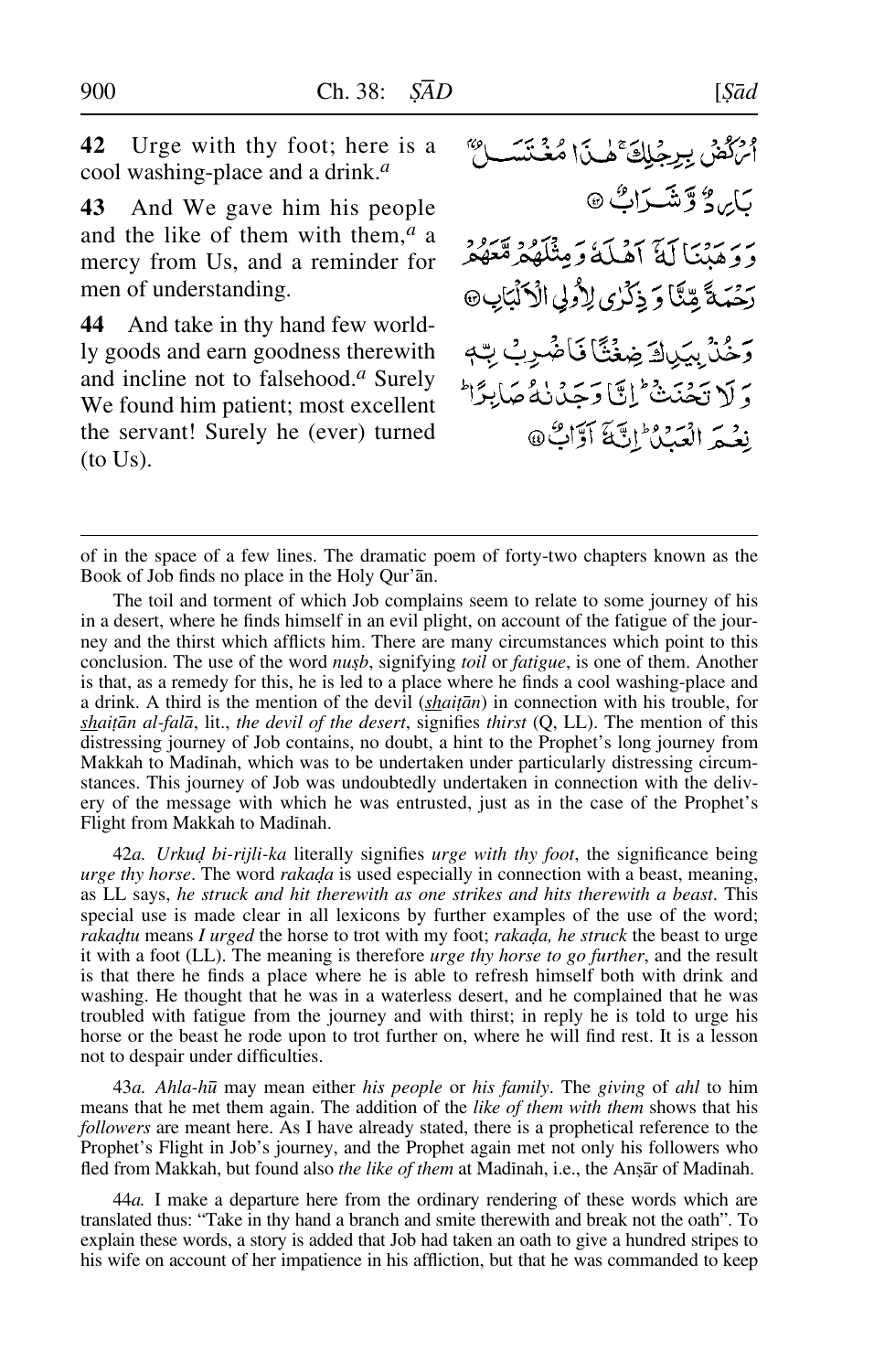**45** And remember Our servants Abraham and Isaac and Jacob, men of power and insight.

**46** We indeed purified them by a pure quality, the keeping in mind of the (final) abode.

**47** And surely they were with Us, of the elect, the best.

**48** And remember Ishmael and Elisha and Dhu-l-Kifl; and they were all of the best.

**49** This is a reminder. And surely there is an excellent resort for the dutiful:

**50** Gardens of perpetuity — the doors are opened for them.*<sup>a</sup>*

**51** Reclining therein, calling therein for many fruits and drink.

**52** And with them are those modest in gaze, equals in age.*<sup>a</sup>*

**53** This is what you are promised for the day of Reckoning.

**54** Surely this is Our sustenance; it will never come to an end —

وَاذْكُرُ عِنْكَمْ يَأْلِبُلْهِ يُعَرَ وَ اِسْلَحْقَ وَ يَعْقُوْبَ أُولِي الْأَبَيْدِيِّ وَالْأَبْصَارِ @ إِيَّآ آخْلَصْنَهُمْ بِخَالِصَةٍ ذِكْرَى الدَّارِ ۞ وَانْهُمْ عِنْدَنَا لَيْنَ الْمُصْطَفَيْنَ الْأَخْيَارِيُّ دَاذْكُرْ إِسْلَعِيْلَ دَ الْيَسَعَرَدَ ْالْلَكِفَاحْ دَ ڪُلُّ مِينَ الْآخَيَـٰ بِهِ هُي طِيدًا ذِكْرٌ وَ إِنَّ لِلْمُتَّقِيدِينَ لَحُسْنَ مَأْيِينَ جَنّْتِ عَدُنِ مُّفَتَّحَةً لَّهُمُ الْأَبْرَابُ ﴾ مُتَّكِيِّينَ فِيُهَا يَدْعُوْنَ فِيهَا بِفَاكِهَةٍ گَثِبُزَةٍ وَ*شَ*رَابٍ ۞ وَعِنْدَهُمْ قُصِيرْتُ الطَّهْفِ أَتْرَابُّ® هٰذَامَا تُؤْعَدُونَ لِيَوْمِرِ الْجِسَابِ® إِنَّ هٰذَا لَرِنْ ثُنَامَالَهُ مِنْ تَفَادِيٌّ

50*a.* That is, the doors of these gardens are opened for them in this very life; or, they are always open to them.

52*a.* For the *modest in gaze,* see 37:49*a*. Here, in addition, they are called *atråb* or *equals in age,* as showing that their growth begins with the growth of spiritual life in man, thus showing that they are the fruits of good deeds, whether done by males or females, who would all have these fruits equally.

the oath by striking her with a bundle of twigs. This story has no basis. Even if we adopt this significance, the meaning would be that Job was commanded to be lenient in his dealing with his enemies when he ultimately vanquished them, like a man who instead of using the sword used a bundle of twigs to punish his enemies. But the word *˙ighth* means a *handful of twigs* or *shrubs* as also a *handful of worldly goods*, and the words  $\overline{akhidh}$  *al-dighth*, occurring in a hadith, are explained by T as meaning *he who obtains somewhat of worldly goods* (LL). About the word *˙arb*, it has already been noted that it carries a number of significances; see 2:60*a*. There are reasons to think that Job was a rich man, and hence I think he is here told not to be inclined too much to the attainment of worldly riches. They are only needed to the extent of enabling a man to earn goodness thereby.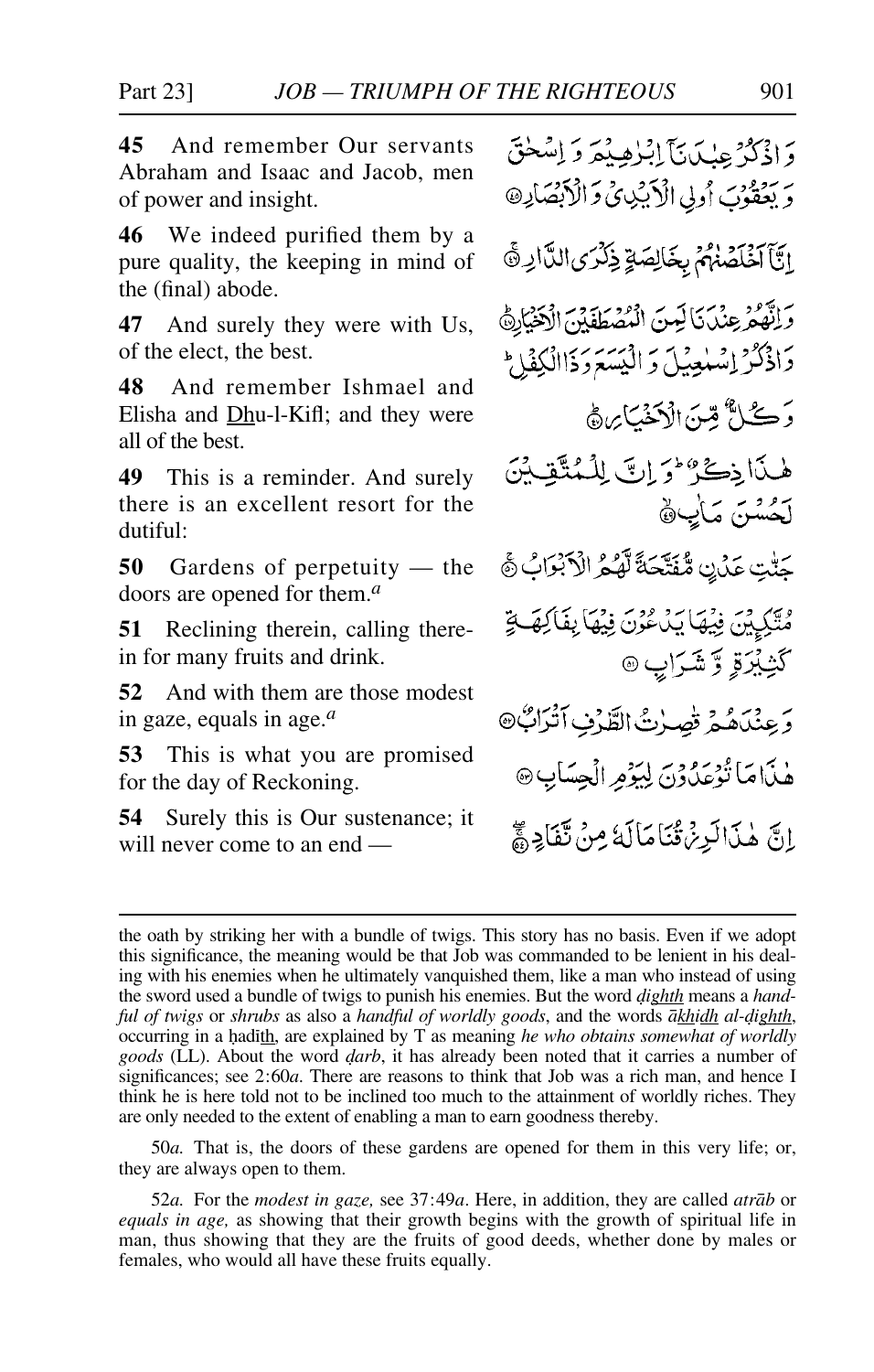**55** This (is for the good)! And surely there is an evil resort for the inordinate —

**56** Hell. They will enter it. So evil is the resting-place.

**57** This — so let them taste it, boiling and intensely cold (drink),*<sup>a</sup>*

**58** And other similar (punishment), of various sorts.*<sup>a</sup>*

**59** This is an army rushing headlong with you*a*— no welcome for them! Surely they will burn in fire.

**60** They say:*<sup>a</sup>* Nay! you — no welcome to you! You prepared it for us, so evil is the resting-place.

**61** They say: Our Lord, whoever prepared it for us, give him more, a double, punishment in the Fire.

**62** And they say: What is the matter with us? — we see not men whom we used to count among the vicious.

**63** Did we (only) take them in scorn, or do our eyes miss them?

**64** That surely is the truth — the contending one with another of the inmates of the Fire.

هٰذَا وَإِنَّ لِلطَّخِيْنَ لَشَدَّمَاٰتٍ ﴾

حَقِيدٌ مَصْلَوْنَهَا ۚ فَبِئْتُسَ الْبِيهَادُ @ هٰذَا لِٱفْلَىٰنُ وَقُوۡعُ حَبِيۡهُ وَّغَسَّانُۢ ۞

وَّ اٰخَرُ مِنْ شَڪَلِهَ اَنْ اَلِهُمْ اَ

هٰذَا فَوْتِحٌ مُّقْتَحِطٌ مَّعَكُمْ ۚ لَا مَدْحَنَّا بِهِمْ الثَّهُمْ صَالُوا النَّايِرِ ۞ قَالُوْا بَلْ أَنْتَمْ لَا مَرْحَبًّا بِكُفُرَانَةً قَلَّهُنُّهُوۡوُمُ لَيَآ ۚ فَبِئِئۡسَ الۡقَيَرَاصُ ۞ قَالُوْا رَبَّنَا مَنْ قَلَّامَرِ لَنَا هٰذَا فَزِدَة عَذَابًا صٰعُفًا فِي النَّاسِ ۞ دَ فَأَلْزَاهَالَنَالَا نَبْرِي دِجَالَاْڪُنَّا نَعَنَّاهُ فَرِقِينَ الْأَنْشَىرَايِنَ ﴾ آتَخَنْ نُهُمْ بِسِخْرِيًّا آمْرِ سَ اغَتْ عَنْفُهُمُ الْأَنْصَاسُ ۞ إِنَّ ذَلِكَ لَحَقٌّ تَخَاصُعُ آَهُلِ النَّارِرَةَ

<sup>57</sup>*a.* The word *ghassåq*, which is generally rendered as *ichor*, is really a qualification of *drink* (understood, as in the case of *hamim*, which means *boiling*), and means *intensely cold* (T). It also means *stinking* (LL), but being mentioned along with *hamim*, or boiling, the significance adopted suits the context. They will be made to consume intensely hot and intensely cold drink, because they went to the two extremes and did not follow the mean.

<sup>58</sup>*a. 'Azwåj* is plural of *zauj*, which means *a pair* or *one of a pair*, also *sort* or *species* (LL). The word may carry the significance adopted or it may mean *in pairs*, referring to the two extremes, as in the previous verse.

<sup>59</sup>*a.* This is the army of blind followers of falsehood.

<sup>60</sup>*a.* The speakers here are the blind followers, those addressed being the ringleaders.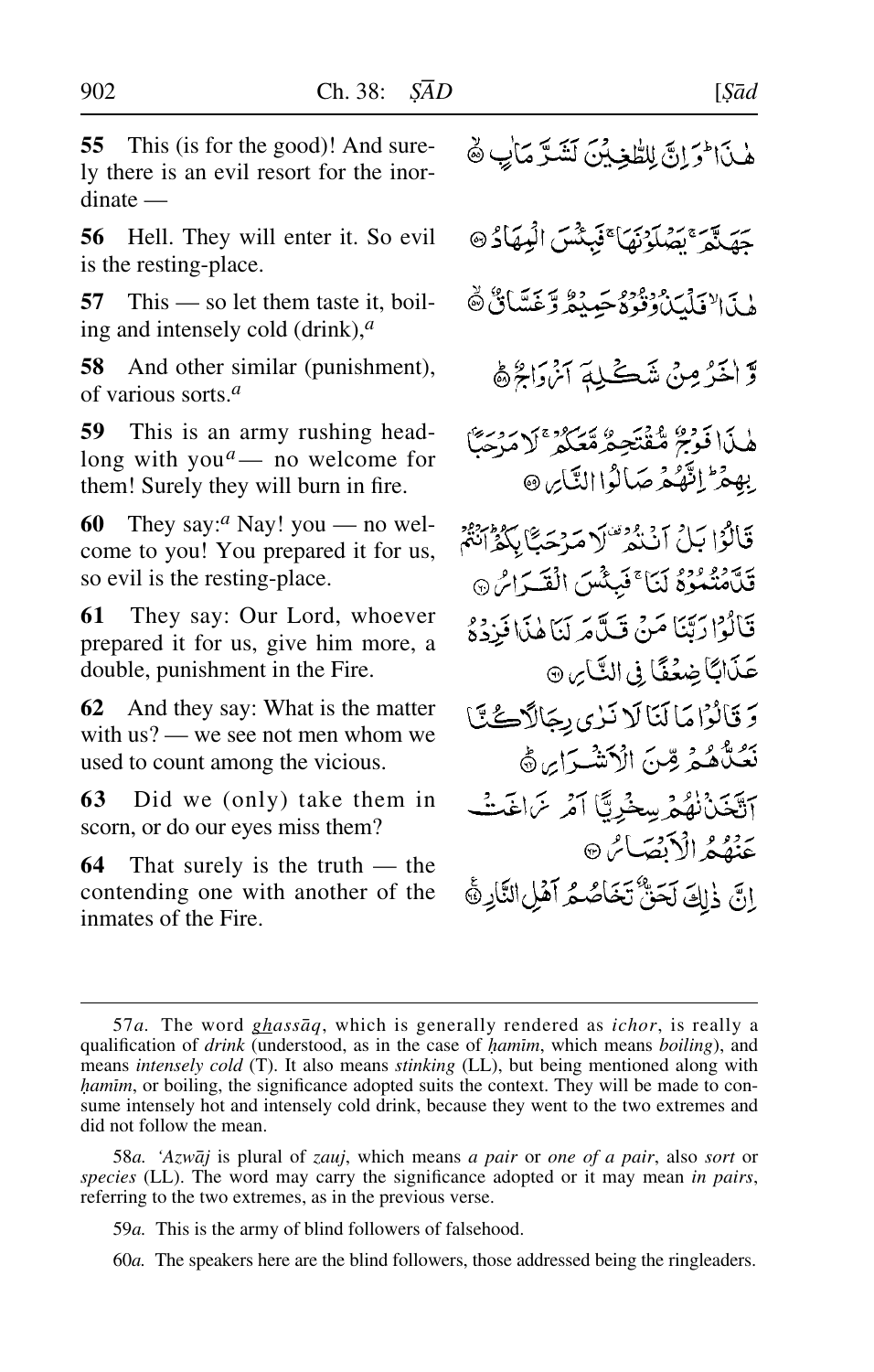#### SECTION 5: **Opposition to Prophets**

**65** Say: I am only a warner; and there is no God but Allåh, the One, the Subduer (of all) —

**66** The Lord of the heavens and the earth and what is between them, the Mighty, the Forgiving.

**67** Say: It is a message of importance,*<sup>a</sup>*

**68** From which you turn away.

**69** I have no knowledge of the exalted chiefs when they contend.*<sup>a</sup>*

**70** Only this is revealed to me that I am a plain warner.

**71** When thy Lord said to the angels: Surely I am going to create a mortal from dust.*<sup>a</sup>*

**72** So when I have made him complete and breathed into him of My spirit, fall down submitting to him.

**73** And the angels submitted, all of them,

**74** But not Iblßs.*<sup>a</sup>* He was proud and he was one of the disbelievers.

**75** He said: O Iblis, what prevented thee from submitting to him whom I

قُلْ إِنَّهَآ أَنَامُنۡذِينَ تَوَّمَا مِنۡ لِلْهِ الآ اللهُ الْوَاحِدُ الْقَهَّاسُ ١٥ رَبُّ السَّيْلُوتِ وَ الْأَكْرَبْضِ وَمَا بِكَيْنَهُمَا الْعَزِيْزُ الْغَفَّامُ ® قُارُ هُيَرَ نَبَيْءُ عَظِيْمُرٌ ﴾ برو و بروه د د د د .<br>ان په عنه مُعُبرهُ د کا مَاڪَانَ لِيَ مِنْ عِلْمِهِ بِالْمَلَإِ الْأَعْلَى اذْ يَخْتَصِمُوْنَ @ انْ يُدْخَى إِلَيَّ إِلَاّ أَيْتَأَ أَيَا نَبْ بِنُوْ مُّبِيْنٌ۞ اذْ تَالَ سَٱلْكَ لِلْمَلَيْكَةِ إِنِّ خَالِقٌ بَشَـرًا مِّنۡ طِـبُنِ۞ فَيَأْذَا سَوَّيْتُهُ وَنَفَخْتُ فِيَهِ مِنْ شَّ رُجِيٍّ فَقَعُوْا لَهُ سُجِيلِيْنَ ۞ نِسَجَدَ الْمَلْيَكَةُ كُلُّهُمْ آجَنَّهُوْنَ ﴾ إلآدَ إِبْلِيْسَ إِسْتَكَ يَبَرَ دَيَجَ) بَ صِنَ الْكَفِرِيْنَ، قَالَ يَابِلِيْسُ مَامَنَعَكَ آنَ تَسْعُدَ لِمَاخَلَقْتُ بِيَدَى مِّ أَسْتَكَبَرُتَ

74*a.* See 2:34*b*, 34*c*.

<sup>67</sup>*a.* The message of importance is the Prophet's message to the whole of humanity, the message which discloses the vast spiritual realm hidden to the ordinary human eye. That those who turn away from it are doomed to perdition is the necessary consequence, and hence the doom of the opponents forms part of this message.

<sup>69</sup>*a.* The exalted chiefs are the heavenly beings who come first to know of the Divine decree relating to the punishment of the opponents of Truth, referred to in v. 68. It is these opponents that are spoken of here as *contending*; they carried on a contention against Truth.

<sup>71</sup>*a.* The creation of Adam and the submission of the angels typifies the raising of a prophet and the submission to him of the good and the righteous. Compare 2:30, etc.